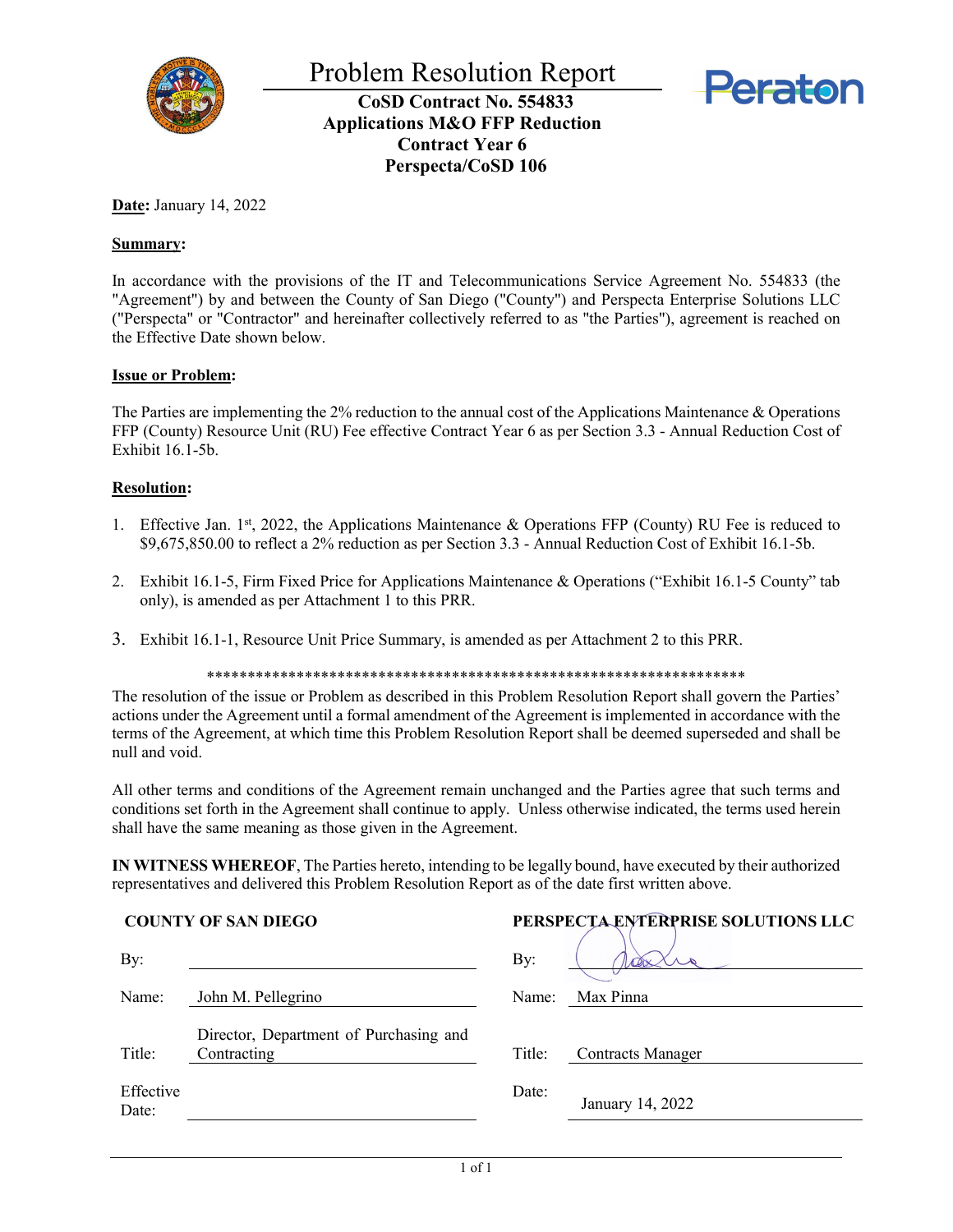# **PRR 106 - Applications M&O FFP Reduction Contract Year 6 - Attachment 1** *Exhibit 16.1-5 Firm Fixed Price for Applications Maintenance & Operations - County Bundle Exhibit 16.1-5 Firm Fixed Price for Applications Maintenance & Operations - Portfolio Applications*

| <b>Support Level</b> | <b>Annual Price Point</b> |  |  |  |  |  |
|----------------------|---------------------------|--|--|--|--|--|
| <b>Full Support</b>  | \$7,218,384.51            |  |  |  |  |  |
| Coordinated Support  | \$2,348,773.62            |  |  |  |  |  |
| SaaS Support         | \$108,691.87              |  |  |  |  |  |